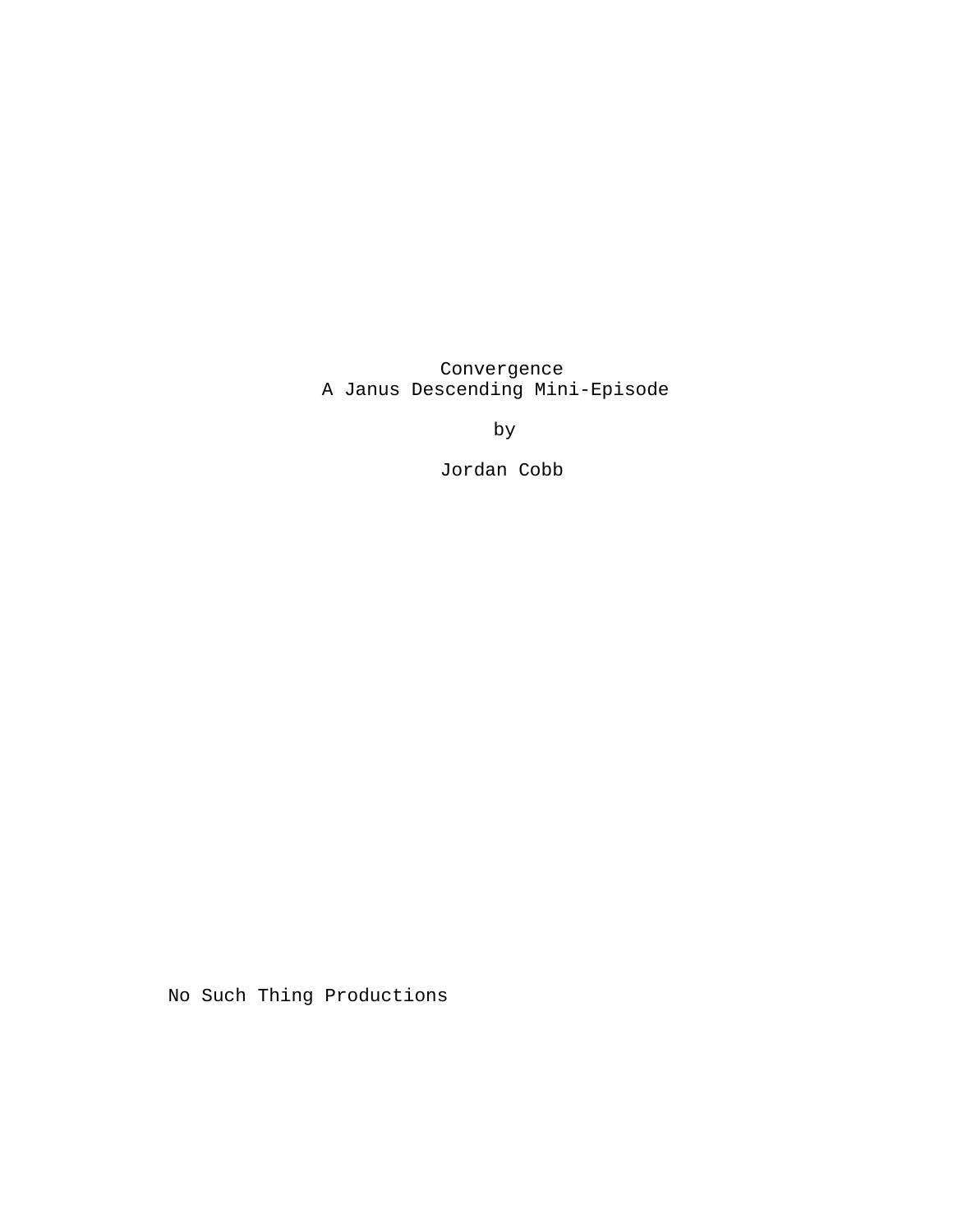SCENE ONE

INT. Lobby, Conference Center - DAY

We hear the sounds of crowds, moving in and out of the various conference rooms.

DR. PETER CRICHTON walks out of a conference hall, heading towards the cafe, when from far behind... A voice...

> VOICE Excuse me! Excuse me... Sorry... Sorry, if I could just- DOCTOR CRICHTON? Sorry, if you could just-LET ME THROUGH! DOCTOR CRICHTON!

Peter turns. DR. CHEL STADLER is fighting her way through the crowd. She pops out of a knot of people, stumbling and grinning.

CHEL.

Dr. Crichton? Dr. Peter Crichton?

PETER

Yes...

CHEL

HI! Oh, wow! You walk REALLY fast, I didn't think I was going to be able to catch you in time! I was just in there! At the panel? You were discussing the development of new strategies of inter-solar-system travel and colonization, and the potential of actually bio-engineering colonies, using some of the new research that's been coming out of Aphelion Industries!

PETER

Yes, I was there.

CHEL

RIGHT! Of course you were. You were giving the talk. I couldn't decide between seeing this discussion, or the one Mr. Crichton- Your brother, Axel, I mean, is hosting over in conference hall A, about the practical applications of reverse engineering xenotechnology, but ultimately I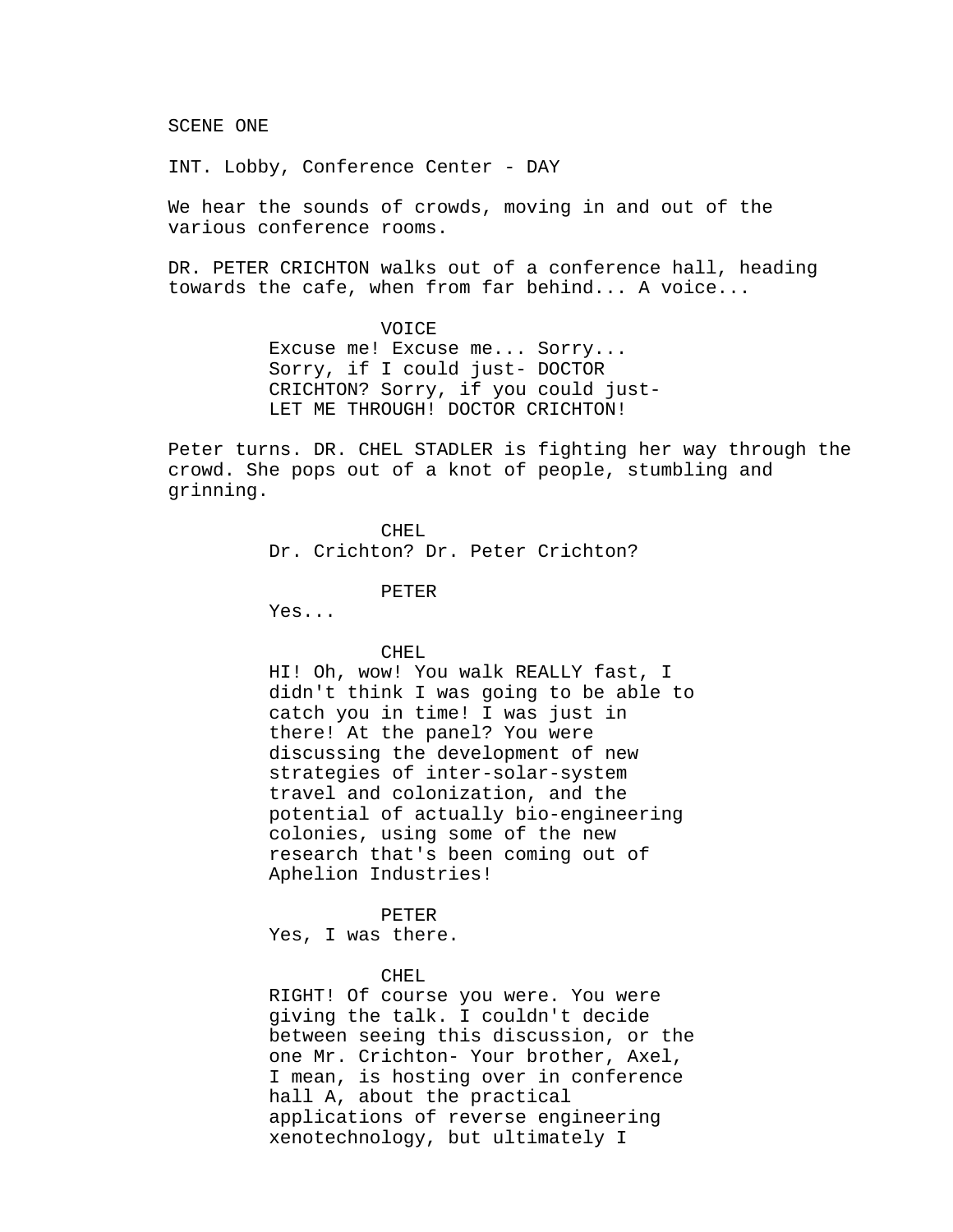decided on seeing this one, because it's just SO much more relevant to our development as a species. They really should have given you the bigger conference hall. People need to hear this sort of thing! But I suppose I understand. I mean I've been following your work for YEARS now, since undergrad, and the things you write about probably go straight over most people's head. To be honest, sometimes it goes straight over mine, but you're writing is so intensely lyrical. Poetic. You really have a vision of everything you talk about. It's inspiring really. I'm a huge fan.

## PETER

 $I -$ 

# CHEL.

It was a brilliant talk. Really it was. Your theories on how we might be able to actually GROW colonies, like coral reefs or bacteria, and within our lifetimes?! Brilliant. It's absolutely stunning. And totally feasible. Only your methodology is wrong.

# PETER

... Excuse me?

# CHEL.

It's wrong. The theory is correct, but the way you're going about it-... I was sitting there, listening to you outlining your experiments and your plans for the future and I just panicked. I'm sorry, I understand that this is COMPLETELY inappropriate-

## PETER

So you decided to just walk up and do it anyway.

# CHEL

Well, you're the VP and Chief Scientific Officer of a multibajillion dollar company. I thought I could save you a couple of cents and a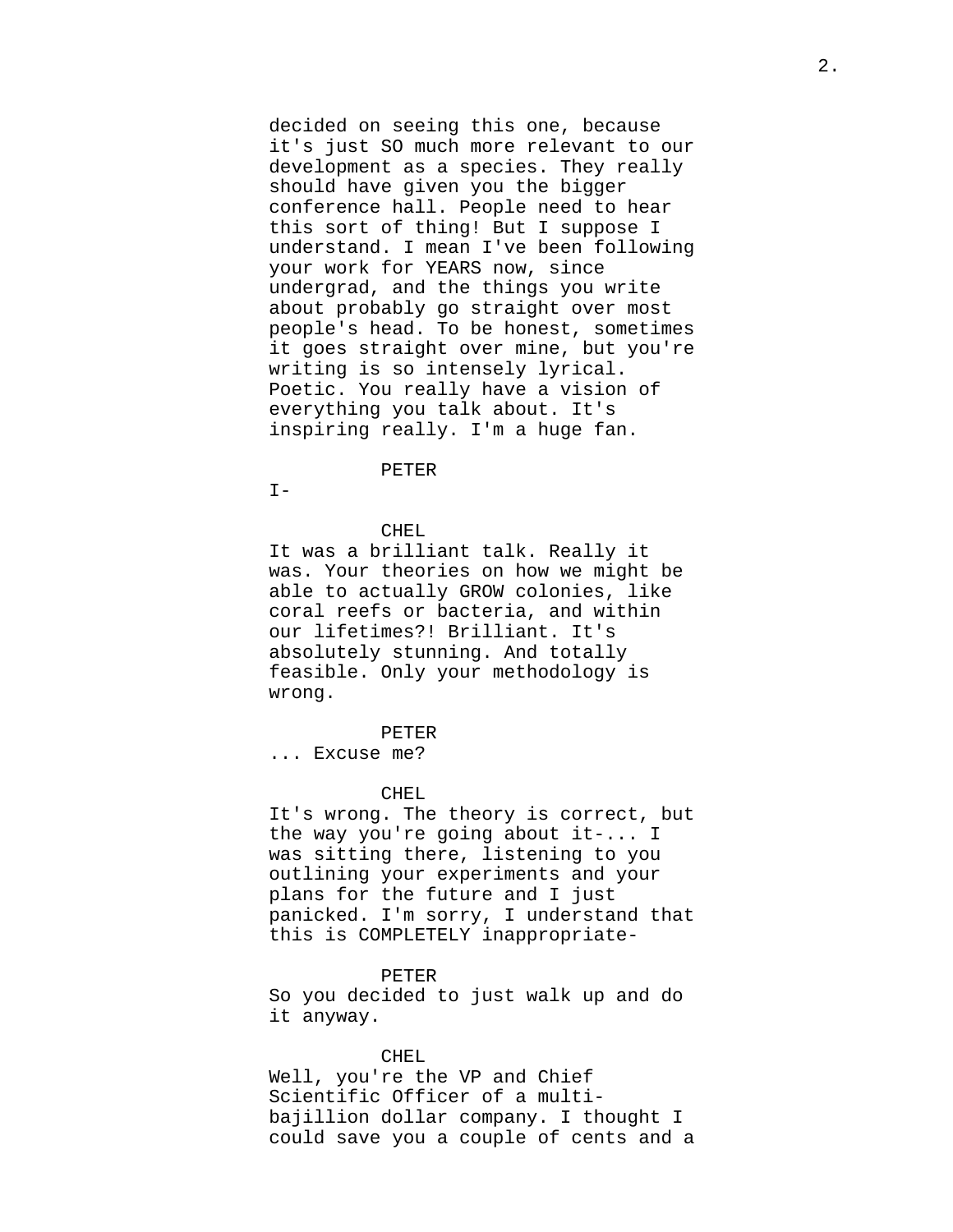PETER (unamused) Did you?

# CHEL

I'm sorry. That was-... I thought maybe if I made it a joke I wouldn't sound like as much of an asshole-... I'm making it worse-... I just... I had to tell you. But the bacteria culture you're basing your experimentation on? You have to stop.

#### PETER

Excuse me?!

# CHEL

What you're doing is extraordinarily dangerous.

## PETER

I think we have it under control, thank you. We're developing-

# CHEL

Are you having trouble with the rate of acceleration?

# PETER

... What?

# CHEL.

The rate of acceleration. You can get the bacteria to build say, a brick or even a whole building, but you can't make it stop. It just keeps going faster and faster. Spreading out of control.

### PETER

How did you-

## CHEL

You said in your presentation that you were using the xenobacteria the Black Orion, right?

PETER

That's right.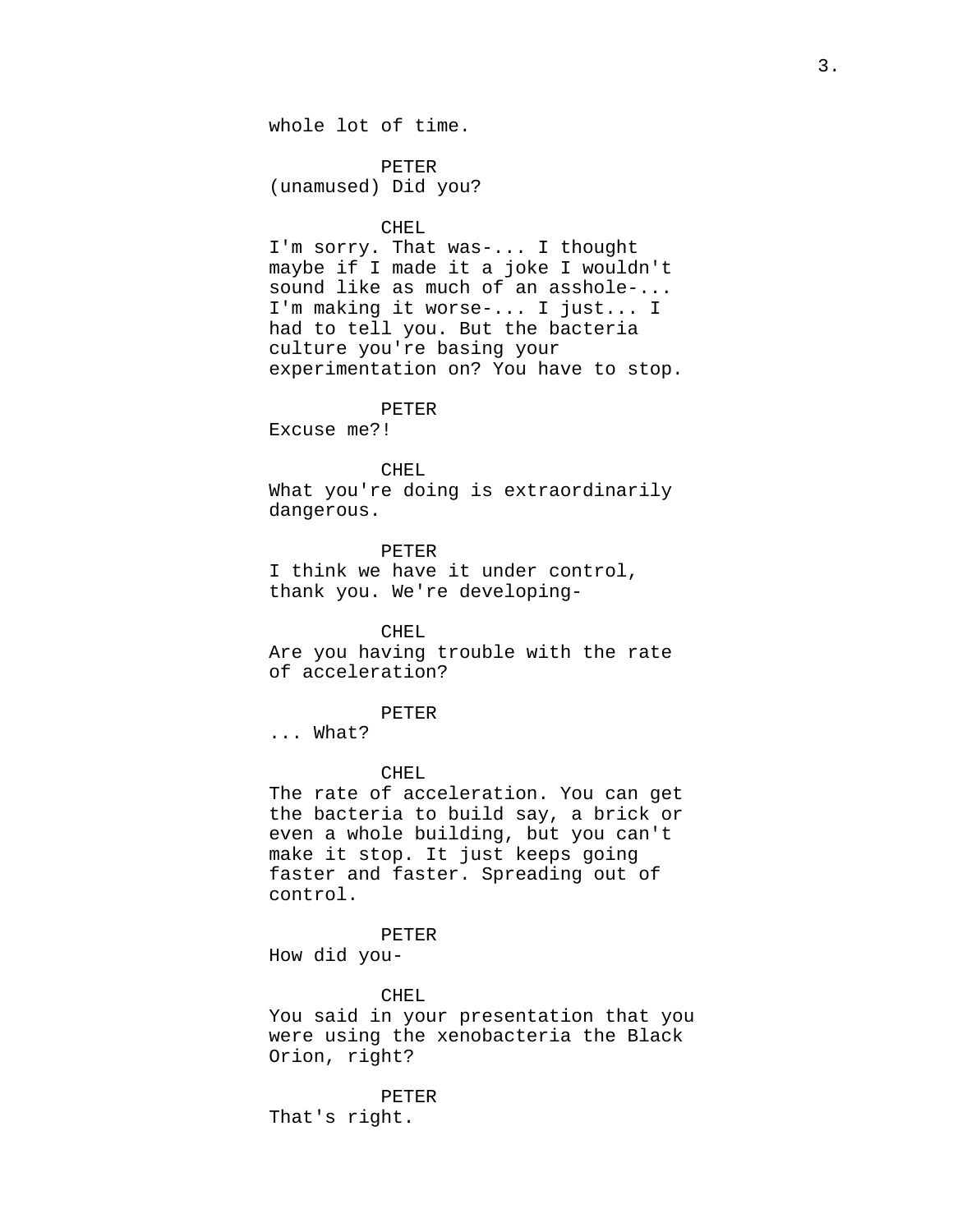## CHEL

And you chose them because of that paper that came out two years ago, right? Dr. Fabian Buller's piece on microbial lifeforms of the Great Red Spot on Jupiter. It was a monumental piece... to find out that such an incredibly iconic planetary landmark was the result of bacteria in the atmosphere. But that's what you based your research on, right?

#### PETER

Yes, why-

# CHEL

Did he tell you it's eating the planet?

#### PETER

... What?

# CHEL

The Black Orion is eating Jupiter. From the outside in. Dr. Buller completely ignores that part of the bacteria's life cycle in his talks and his paper, even though almost all of his research hinges on it-

## PETER

Doctor Buller has been working at Aphelion Industries for YEARS now, why would he-

## CHEL.

I've been studying the Black Orion species since that paper came out. It's a voracious parasite. You're seeing that rapid growth, because it's moving through the developmental systems you've built the same way a virus moves through a body. And it won't stop because it actually pulls from the atmosphere to perpetuate its life cycle. It replicates initially by pulling methane out of an atmosphere. But once it starts running out of methane, it develops a taste for other gasses... other building blocks, anything it can find. It's why the Red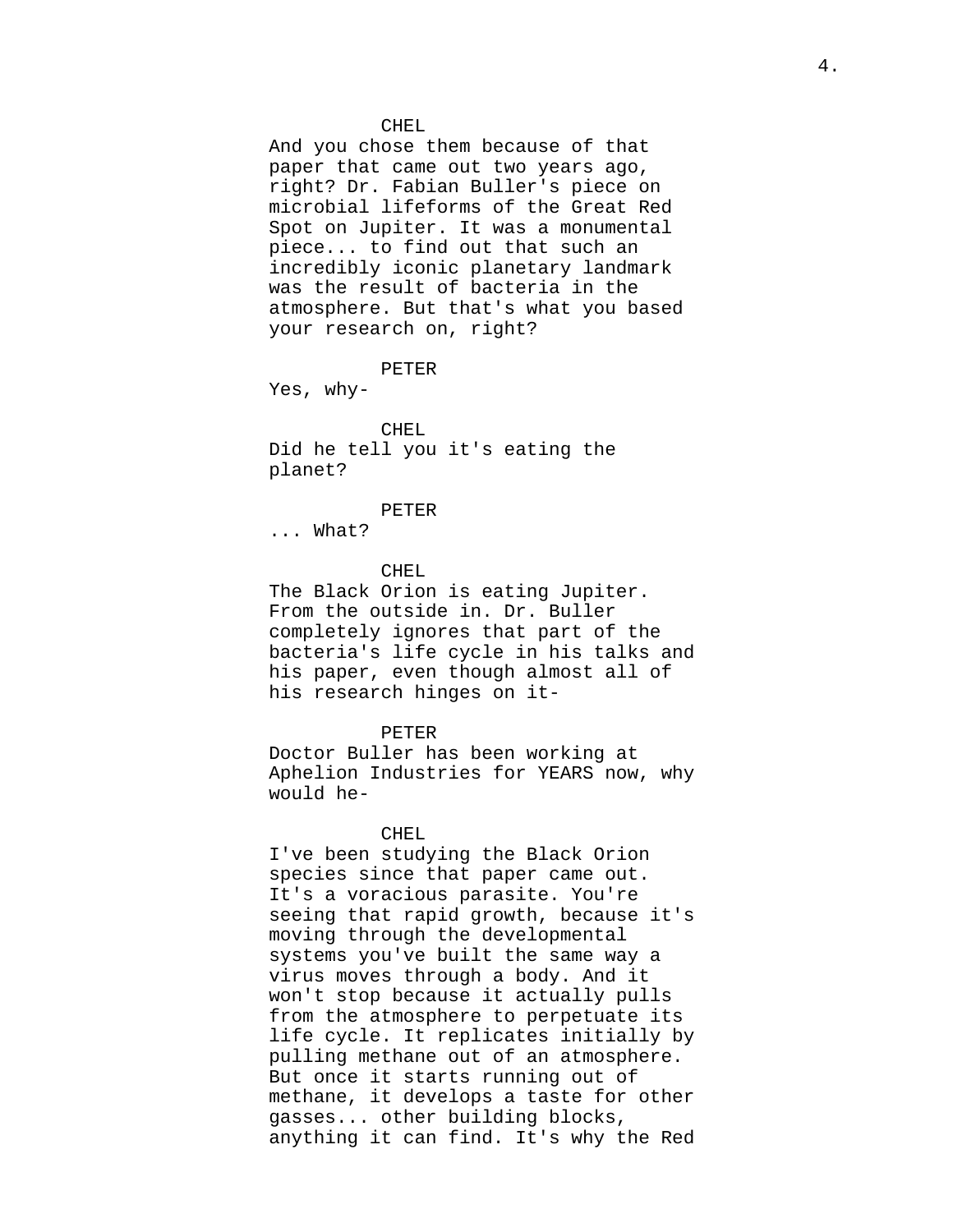Spot has been spinning for so long. Theoretically, it would make for a great self-sustaining, self-repairing building material. But there's no real way to contain it. If you integrate it into the building blocks of a colony, and just shoot it off into space, you risk completely destroying the entire existing ecosystem, not to mention causing some pretty horrific deaths for any humans you send to out there colonize.

### PETER

I-... I'm sorry, who are you?

CHEL

Oh! Oh my gosh. Did I not-... My name's Chel! Chel Marietta Stadler.

# PETER

You.

# CHEL

Yes! Me. My dad keeps trying to get me to go by Marietta, and my mom keeps saying "Mari", my sisters say I need to start introducing myself as Dr. Stadler, but honestly, please, just call me Chel.

PETER You're Dr. Stadler. Chel Stadler.

CHEL

... Yes?

PETER Dr. Chel Stadler. The xenopaleontologist.

CHEL You say that like you've heard of me.

PETER I have. I've read your work.

CHEL

Seriously?!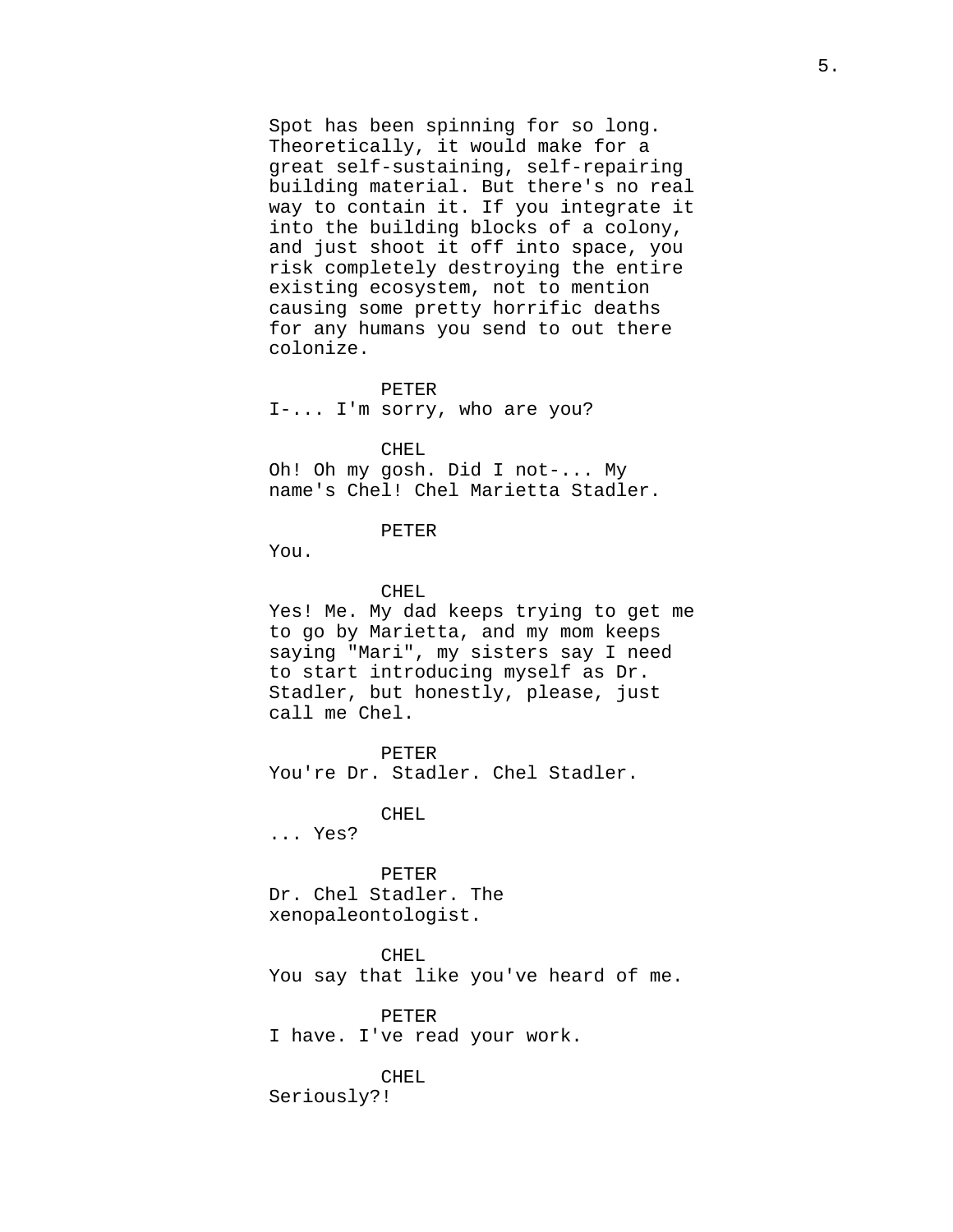#### PETER

Yes, all of it. I try to keep up in all fields. I didn't realize you were so interested in modern xenobiology.

#### CHEL

I am! It's a passion of mine. I've been studying it on the side for as long as I can remember. I like to get a whole picture... uncovering lost worlds, y'know? Seeing exactly HOW these creatures and people moved through their worlds.

PETER I know the feeling.

# CHEL

Really?

# PETER

Recreating the structure of a life long since lived. Finding and sketching out an existence you can barely even imagine...

### CHEL

Breathing life and color into it. Diving into the shadows, and weaving out a universe of possibility...

PETER Watching it take shape, and reform the world around you...

CHEL. Like watching the birth of a star...

#### PETER

Changing the future, through the past...

A beat. They observe one another for a moment, an unspoken moment of heat, mutual love of the unknown.

> CHEL. ... You should write that down... Iin... In one of your papers.

# PETER

You think so?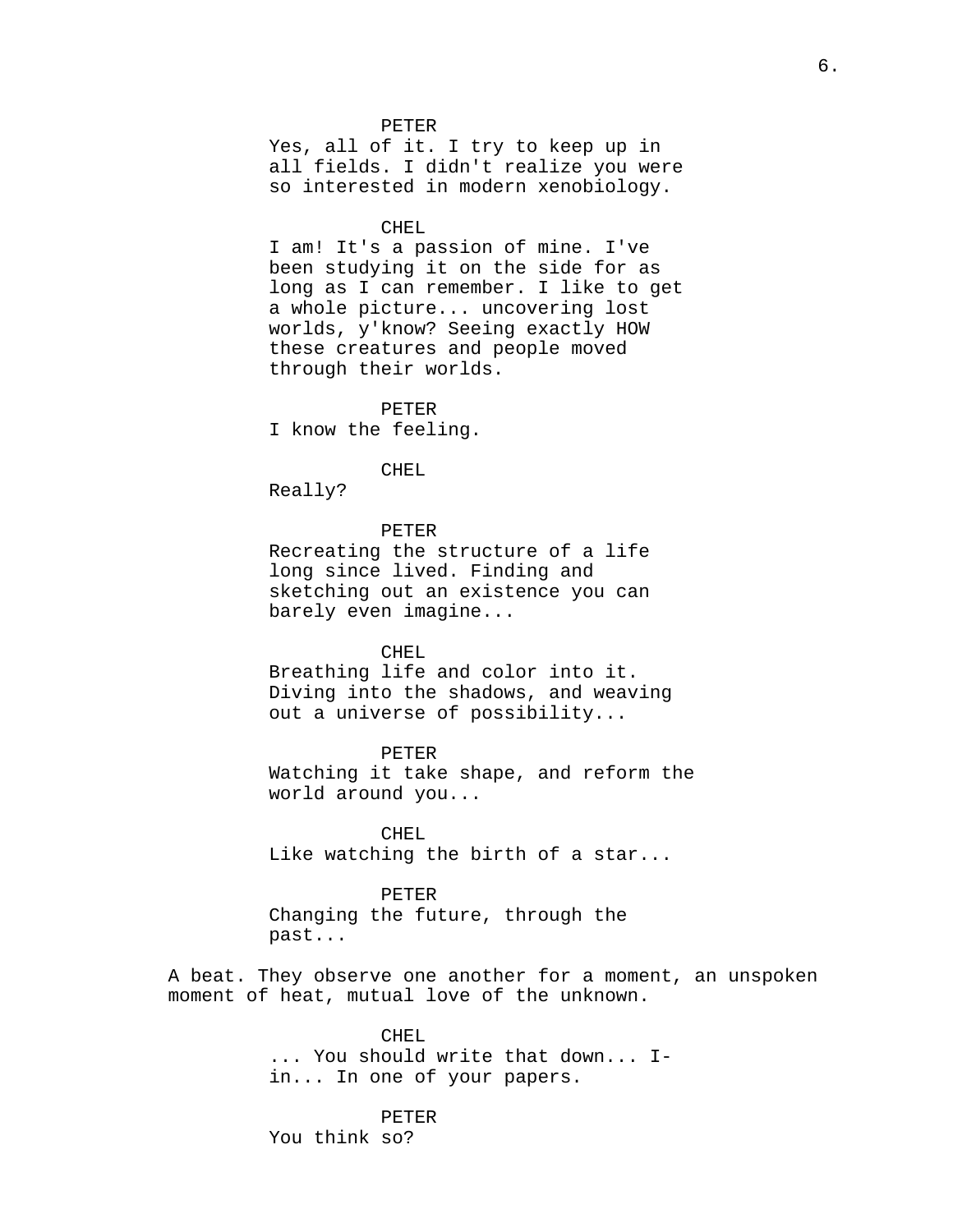## CHEL

Why else do we do this? Open up tombs and try to bury ourselves in them, trying to find old life? Moments like that. When we find it. The way you phrased it... it's...

## PETER

Yes?

CHEL It's all I've ever wanted to do.

beat.

PETER Would-... Do you-...

CHEL

Yes?

But he loses his nerve.

PETER ... We should... talk more about this.

## CHEL

Really?

PETER You sound surprised.

CHEL Yes! I-... I mean, no! I mean- Well, I mean, I'm-... And YOU'RE-...

PETER (raising an eyebrow at her) I'm-...?

# CHEL

I mean, you're Peter Crichton. (realizing) Oh... My god... I am... an... IDIOT!

PETER (taken aback) What?

CHEL

I'm sorry! Oh... Oh my god, I'm-... I'm sorry. I'm sorry! This was-... I am so stupid. I shouldn't have-... I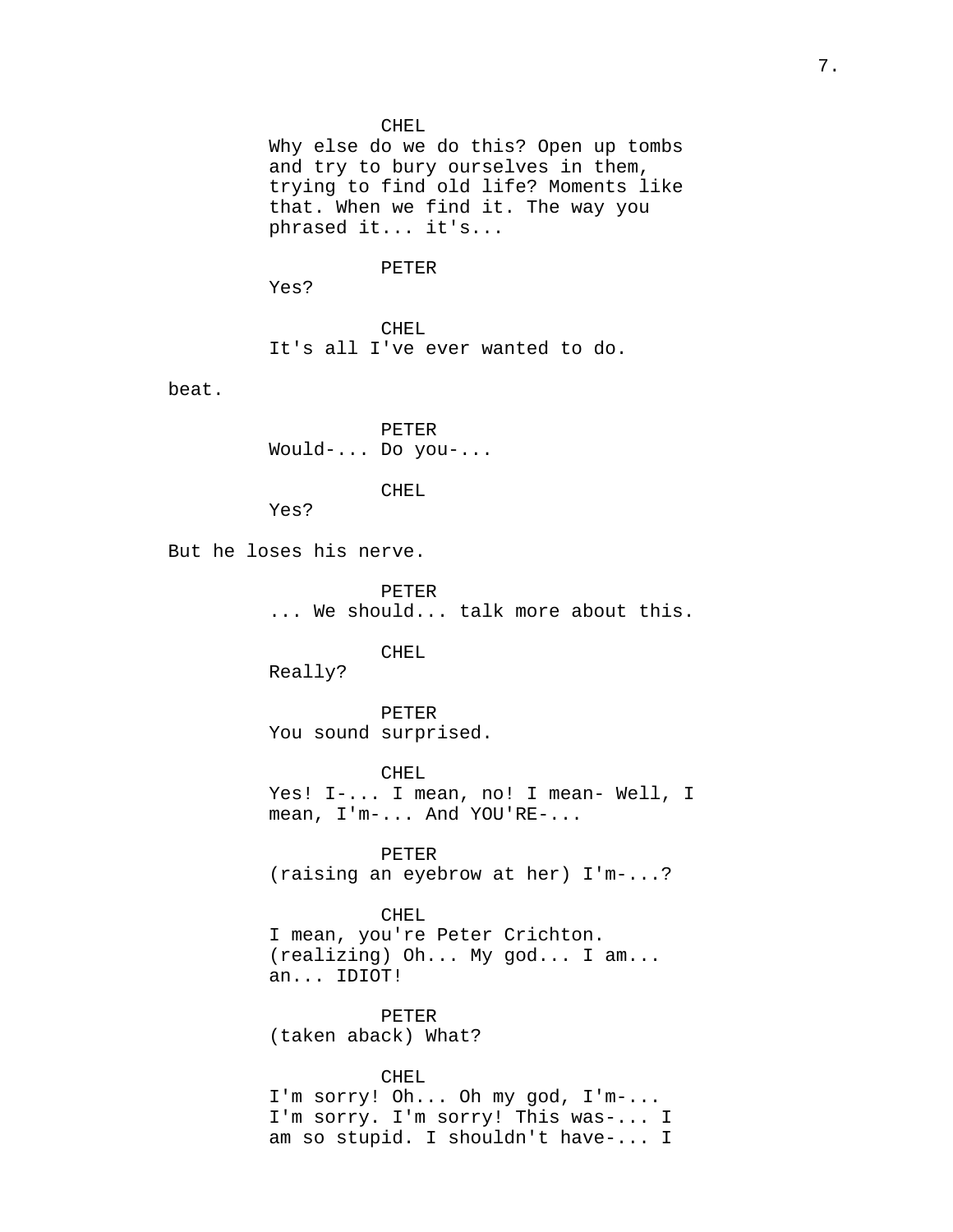know this is the worst. The ultimate no-no... Cornering you like this- And you probably have somewhere to go! And your research! And I just- But I was just... so excited to meet you, and hear your talk, but then I heard you talking about the Black Orion and I just-... I didn't want-... Your career has just been... an insane inspiration to me, and I didn't want-... You can do so much more, and I didn't want Buller's shortsightedness and ego to wreck your career. And look, since I can't possibly make this any worse anyway, can I get you a coffee?

8.

# PETER

... I-... S-sorry... What?

# CHEL

A-... A coffee... To-... apologize? Or- ... because-... I-I don't know... Sorry... Um... I-... NOPE! I just-... I'm so sorry. I'll just... go! Sorry!! And stop using the Black Orion!!!

Chel rapidly starts to back away into the crowd, her voice fading.

PETER

Wait, hold on!

## CHEL.

Try Kerberan Plutonis! It's harder to get your hands on, but it SHOULD give you the same structural stability and initial acceleration rate, without the whole murdering an entire planet issue!

### PETER

How do you-

CHEL

I have to go! I can't BELIEVE I just- ... I'm sorry! Stupid! STUPID! UGH! You IDIOT!

PETER

Wait!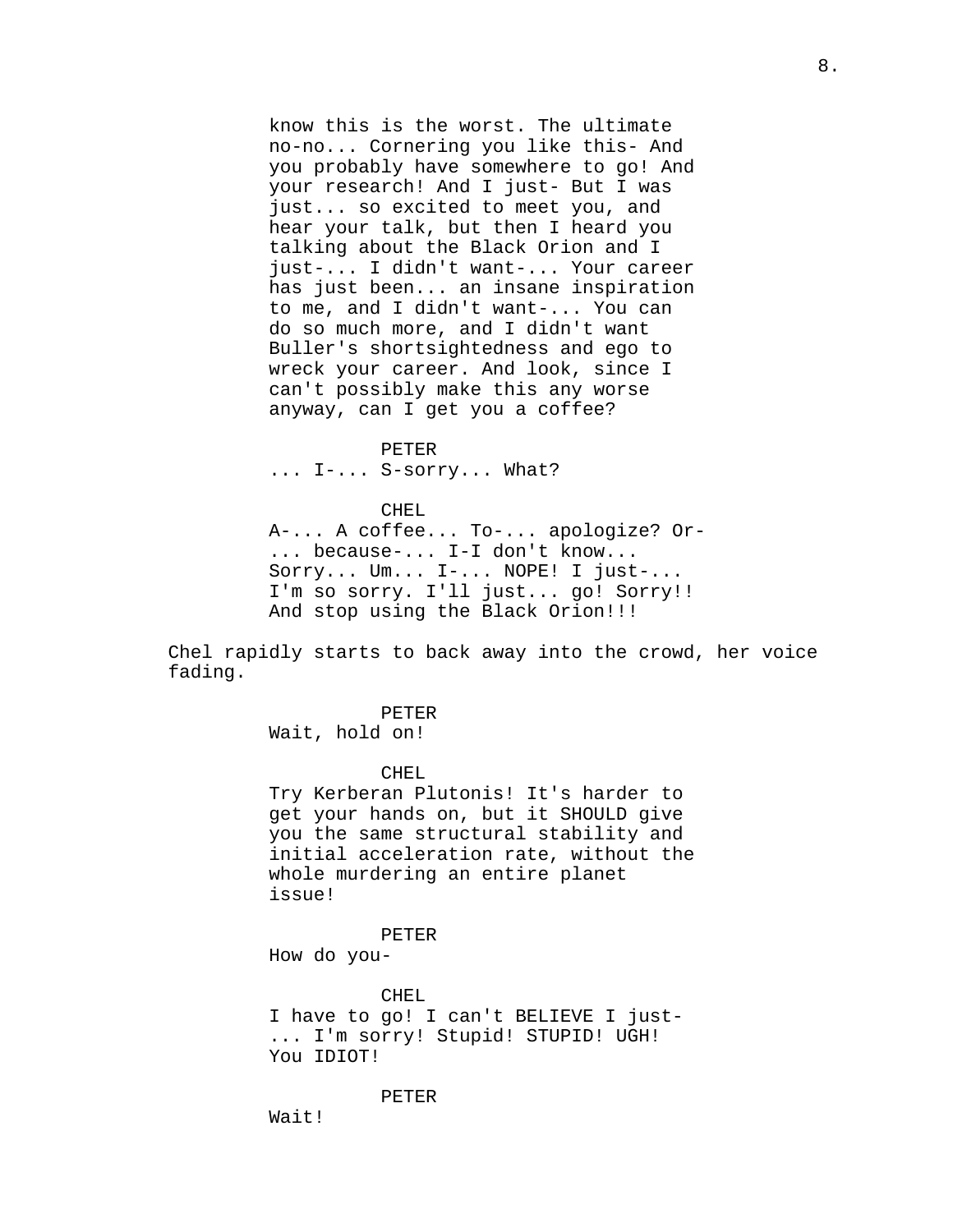But she has vanished into the crowd. Peter stares after her, nonplussed.

> AXEL Who was that?

Peter's brother, AXEL CRICHTON steps out of the crowd, smirking knowingly at him.

> PETER (still staring somewhat dazedly after Chel) I-... A... A colleague.

AXEL Did you ask her out for a coffee?

PETER

What?! N-no!

AXEL Well did you at least get her number?

PETER

Axel!

AXEL Hey, I'm just saying... She must've been cute.

PETER What makes you say that?

AXEL Well, she disappeared a solid minute ago, and you're still staring.

PETER

I-... No I'm not.

AXEL

Uh-huh. You can make eye contact with me any time, you know.

## PETER

Shut up.

AXEL Whatever you say, Petey.

# PETER

Peter.